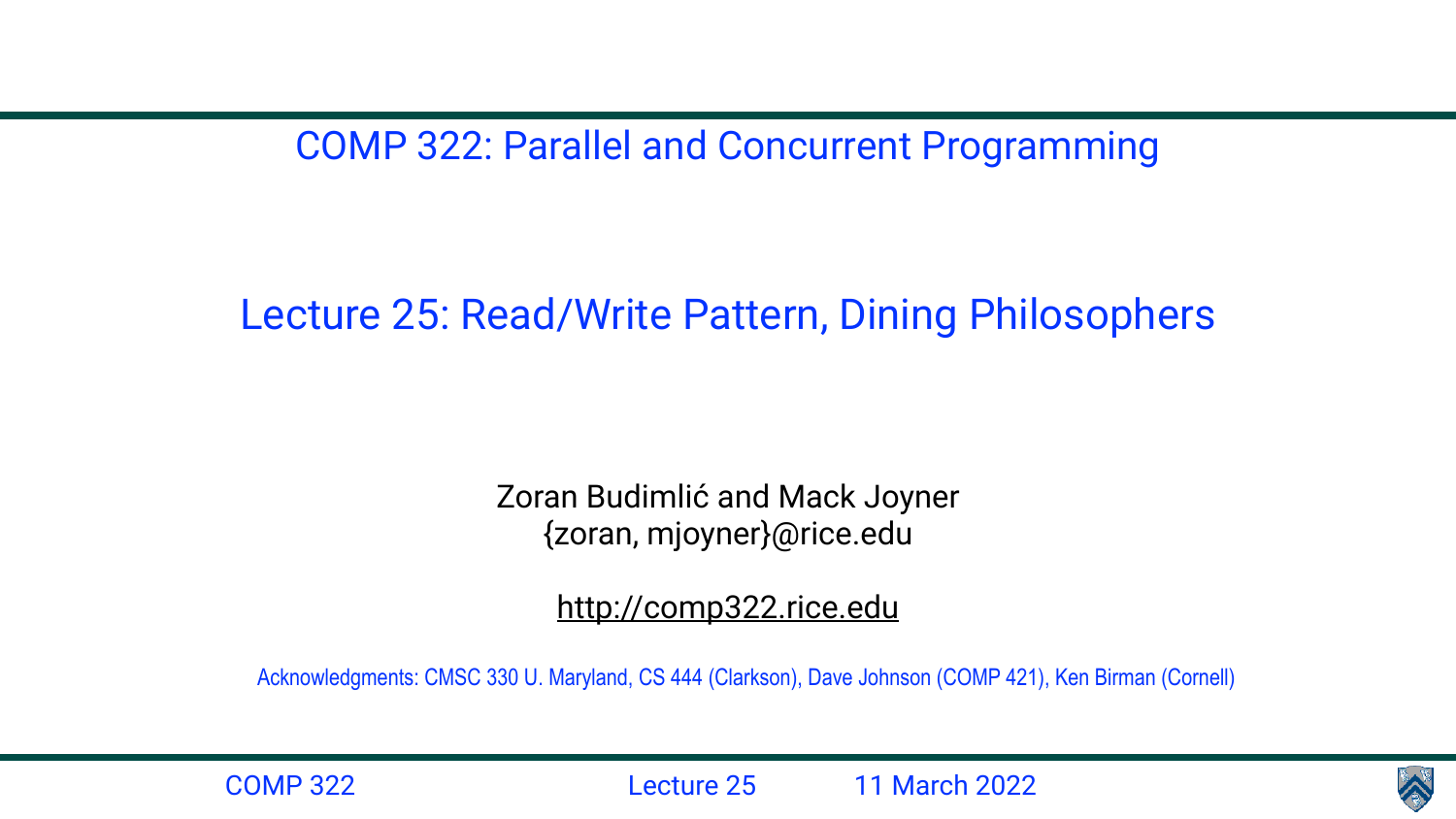

#### Motivation for Read-Write Object-based isolation

```
1. Sorted List example
2. public boolean contains(Object object) {
3. / Observation: multiple calls to contains() should not 
4. / interfere with each other
5. return isolatedWithReturn(this, () \rightarrow \{6. Entry pred, curr;
7. ...
8. return (key = curr.key);
9. });
10. }
11. 
12. public int add(Object object) {
13. return isolatedWithReturn(this, () \rightarrow \{14. Entry pred, curr;
15. ...
16. if (...) return 1; else return 0;
17. });
18. }
```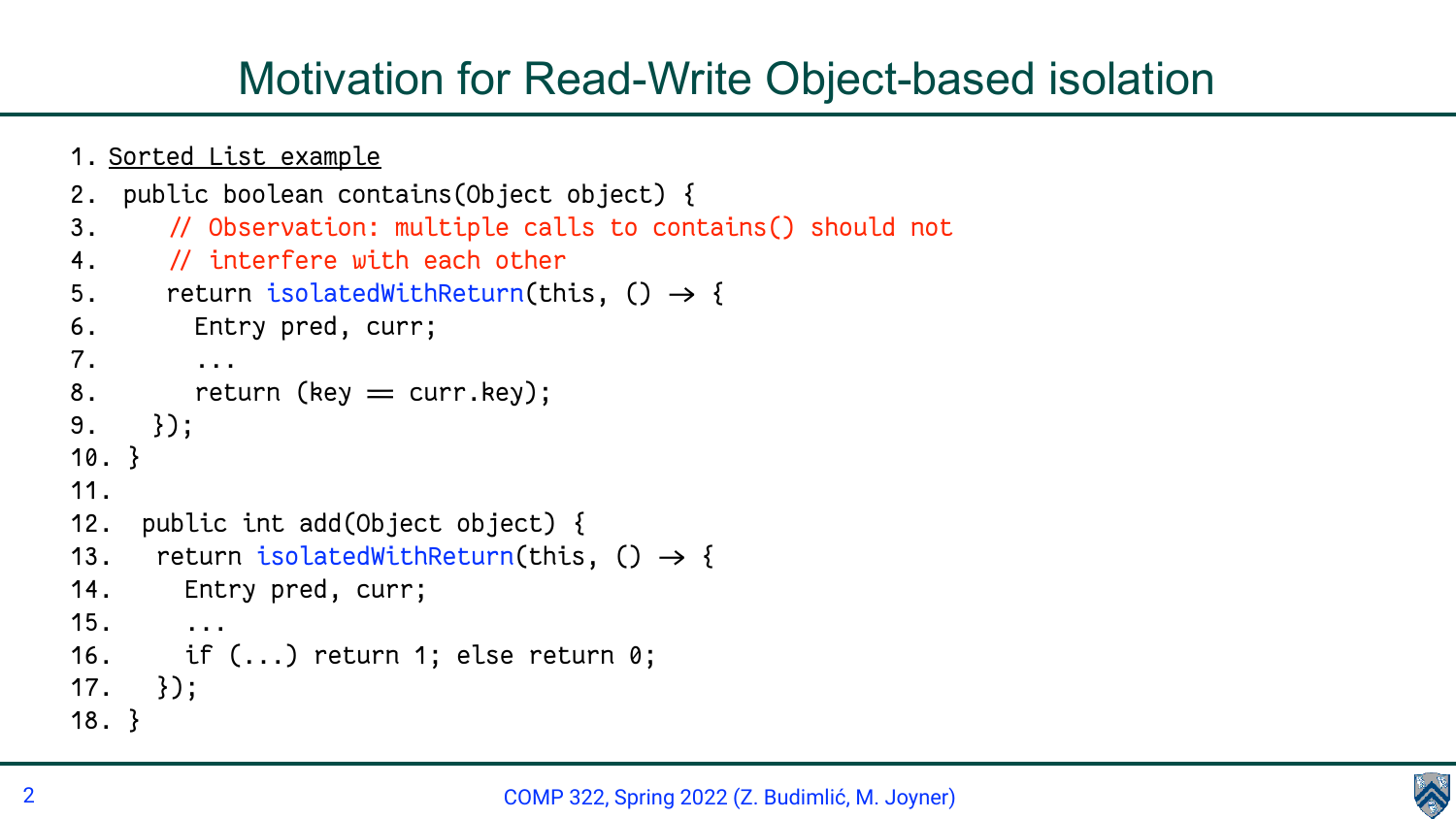

#### Read-Write Object-Based Isolation

```
isolated(readMode(obj1),writeMode(obj2), ..., () \rightarrow cobody>;
```
- Programmer specifies list of objects as well as their read-write modes for which isolation is required
- object lists such that one of the accesses is in writeMode
- Sorted List example

• Mutual exclusion is only guaranteed for instances of isolated statements that have a non-empty intersection in their

```
1. public boolean contains(Object object) {
2. return isolatedWithReturn( readMode(this), () \rightarrow \{3. Entry pred, curr;
4. ...
5. return (key = curr.key);
6. });
7. }
8. 
9. public int add(Object object) {
10. return isolatedWithReturn( writeMode(this), () \rightarrow {
11. Entry pred, curr;
12. ...
13. if (...) return 1; else return 0;
14. });
15. }
```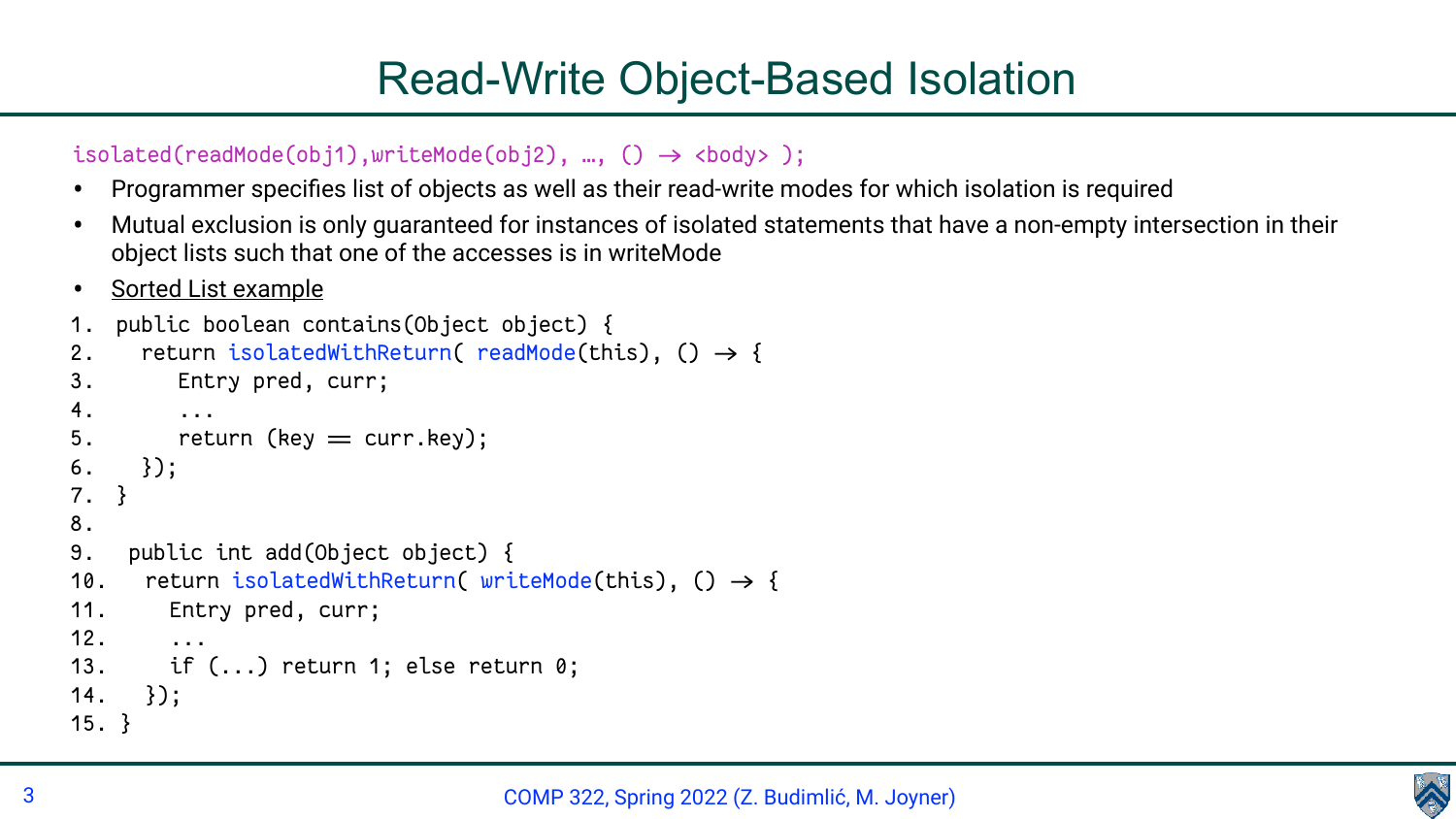

#### Read-Write Concurrency Pattern

• HJLib Read-Write Object Isolation, Java ReentrantReadWriteLock, C++ Boost UpgradeLockable,

- Common pattern in concurrency
- sync.RWMutex in Go
- Upgradeable/downgradeable
	- Can upgrade Read access to Write access
		- Could be tricky to implement and avoid deadlock
	- Downgrade Write access to Read access
- Priority policies
	- Read-preferring
		- Max concurrency
		- Could starve writers
	- Write-preferring
		- Less concurrency
		- More overhead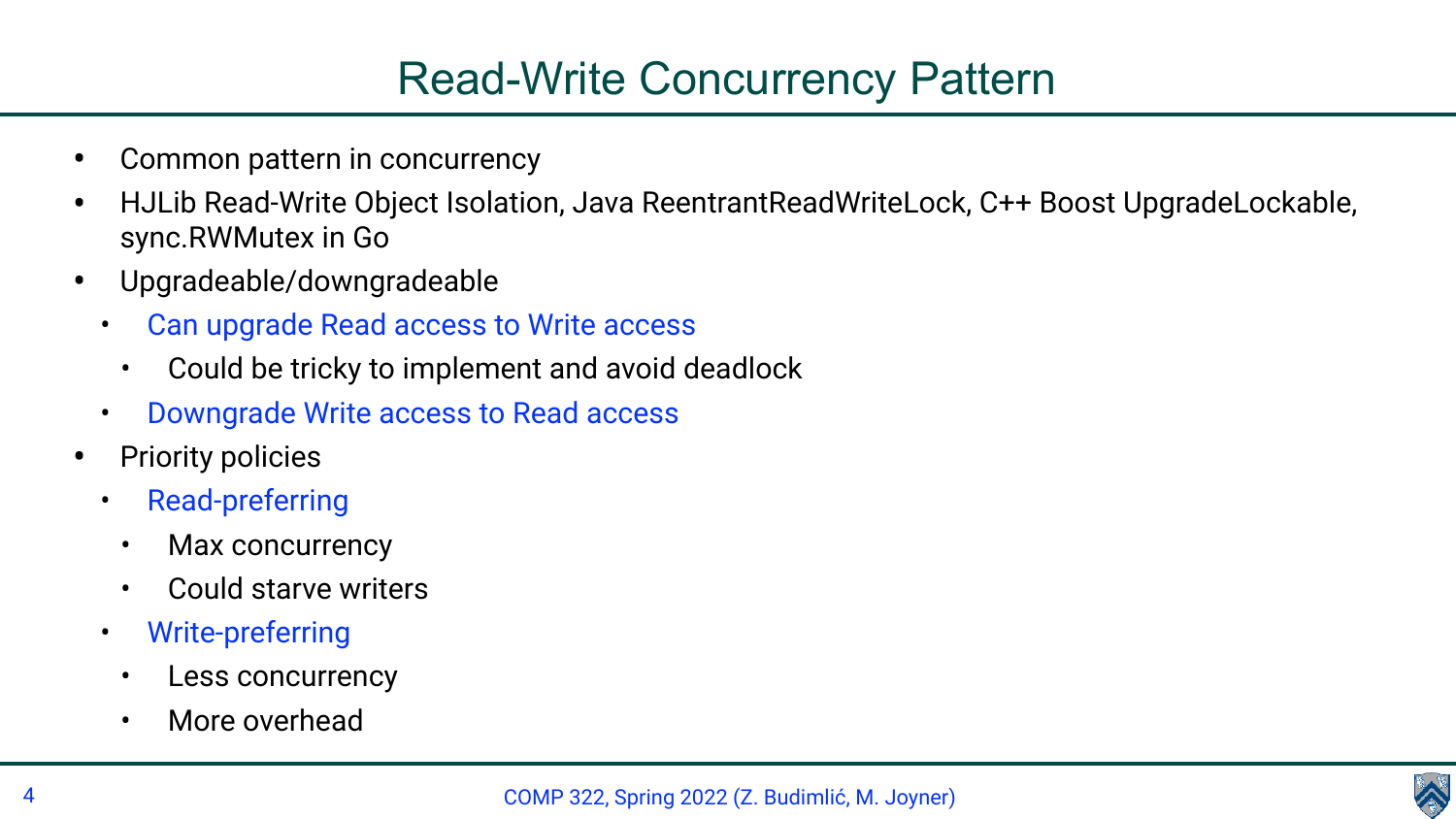- *Deadlock*: task's execution remains incomplete due to it being blocked awaiting some condition
- *Livelock*: two or more tasks repeat the same interactions without making any progress
- *Starvation*: some task is repeatedly denied the opportunity to make progress
- *Bounded wait (fairness)*: each task requesting a resource should only have to wait for a bounded number of other tasks to "cut in line"
- *Non-concurrency*: a task is prevented from making progress due to overly restrictive resource management

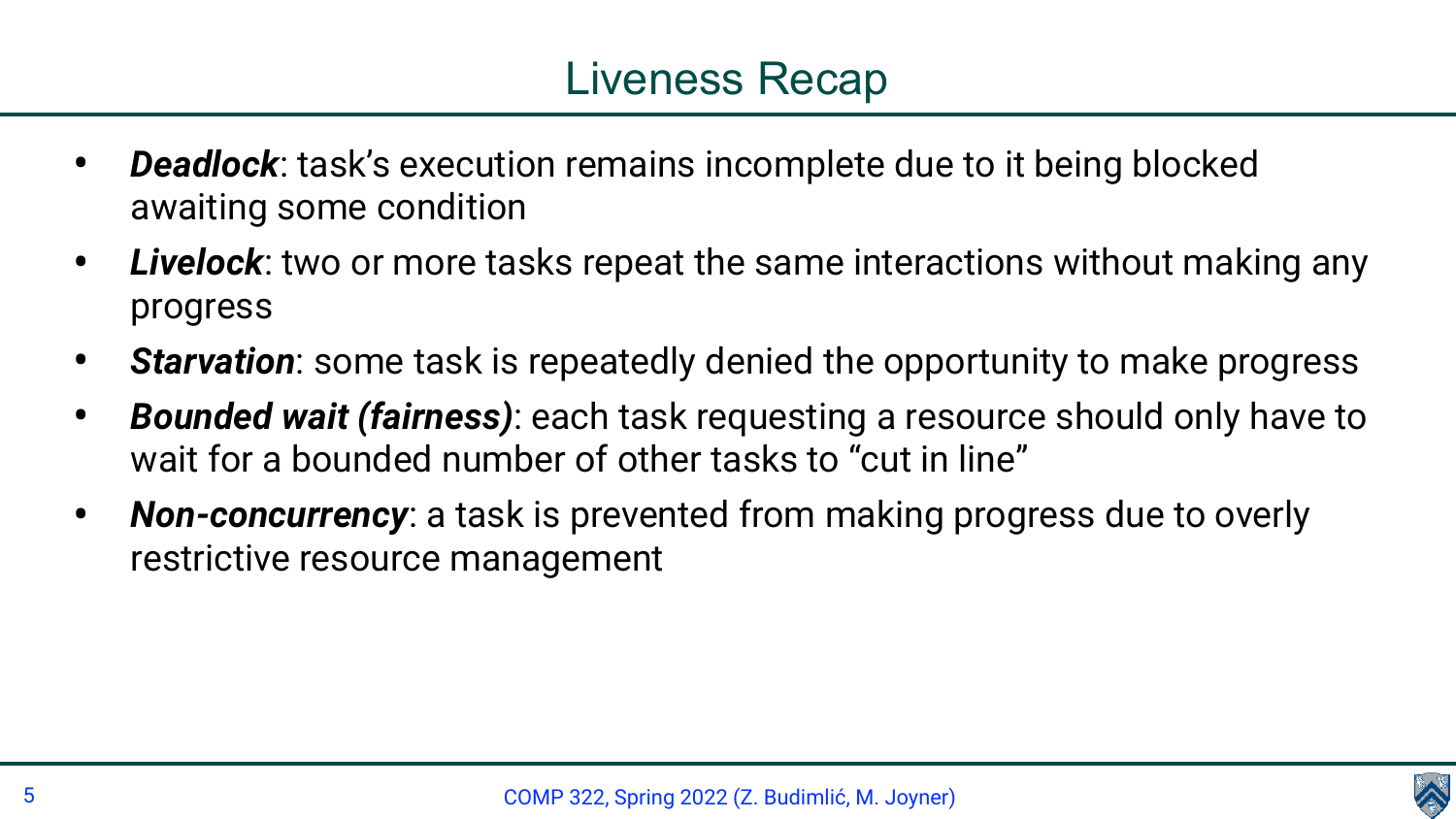

- Mutual Exclusion
	- At least one resource that must be held is in non-shareable mode
- Hold and wait
	- There exists a task holding a resource, and waiting for another
- No preemption
	- Resources cannot be preempted
- Circular wait
	- There exists a set of tasks  $\{T_1, T_2, ... T_N\}$ , such that
		- $T_1$  is waiting for  $T_2$ ,  $T_2$  for  $T_3$ , .... and  $T_N$  for  $T_1$
- All four conditions must hold for deadlock to occur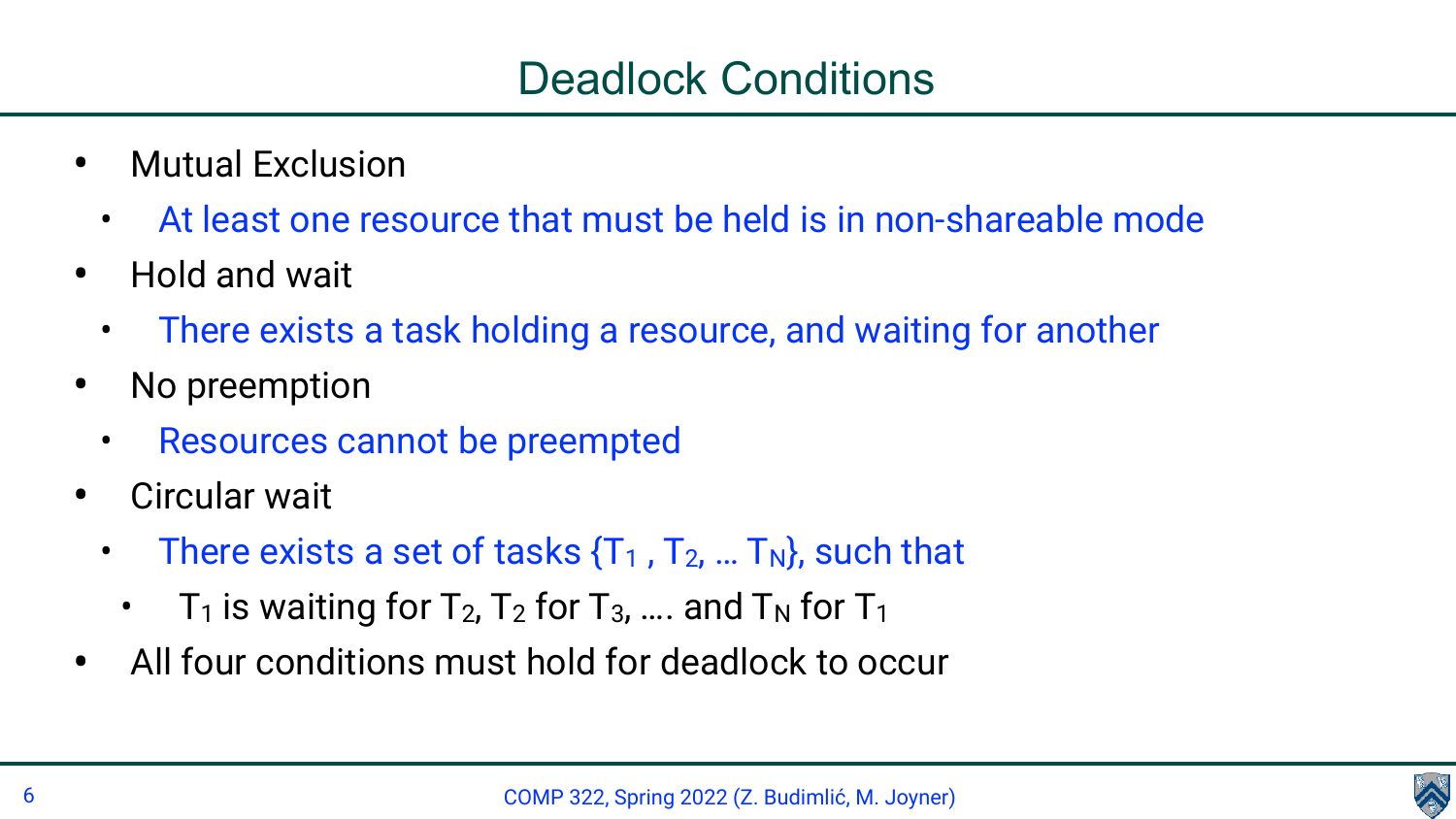# The Dining Philosophers Problem

#### **A classical Synchronization Problem devised by Dijkstra in 1965 Constraints**

- Five philosophers either eat or think
- They must have two chopsticks to eat
- Can only use chopsticks on either side of their plate
- No talking permitted



- Progress guarantees
	- Deadlock freedom
	- Livelock freedom
	- Starvation freedom
	- Maximum concurrency (no one should starve if there are available forks for them)

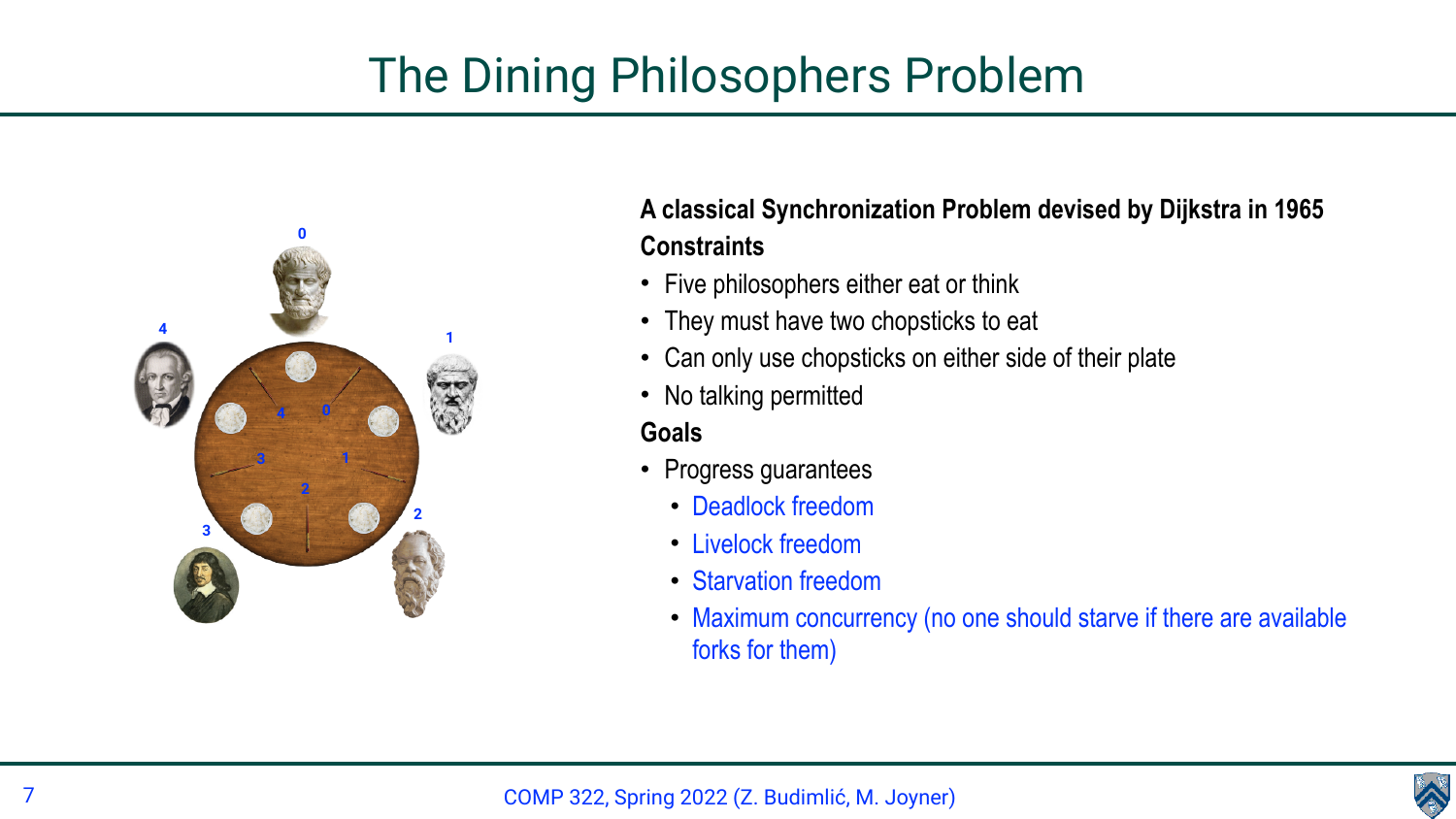



### General Structure of Dining Philosophers Problem: PseudoCode

```
1. int numPhilosophers = 5;
2. int numChops = numPhilosophers;
3. Chop[] chop = ... ; / Initialize array of chopsticks
4. for(p in 0 .. numPhilosophers-1) {
5. async(O \rightarrow \{6. while(true) {
7. Think ;
8. Acquire chopsticks;
9. / Left chopstick = chop[p]
10. / Right chopstick = chop[(p-1)%numChops]
11. Eat ;
12. } / while
13. }); / async 
14.} / for
```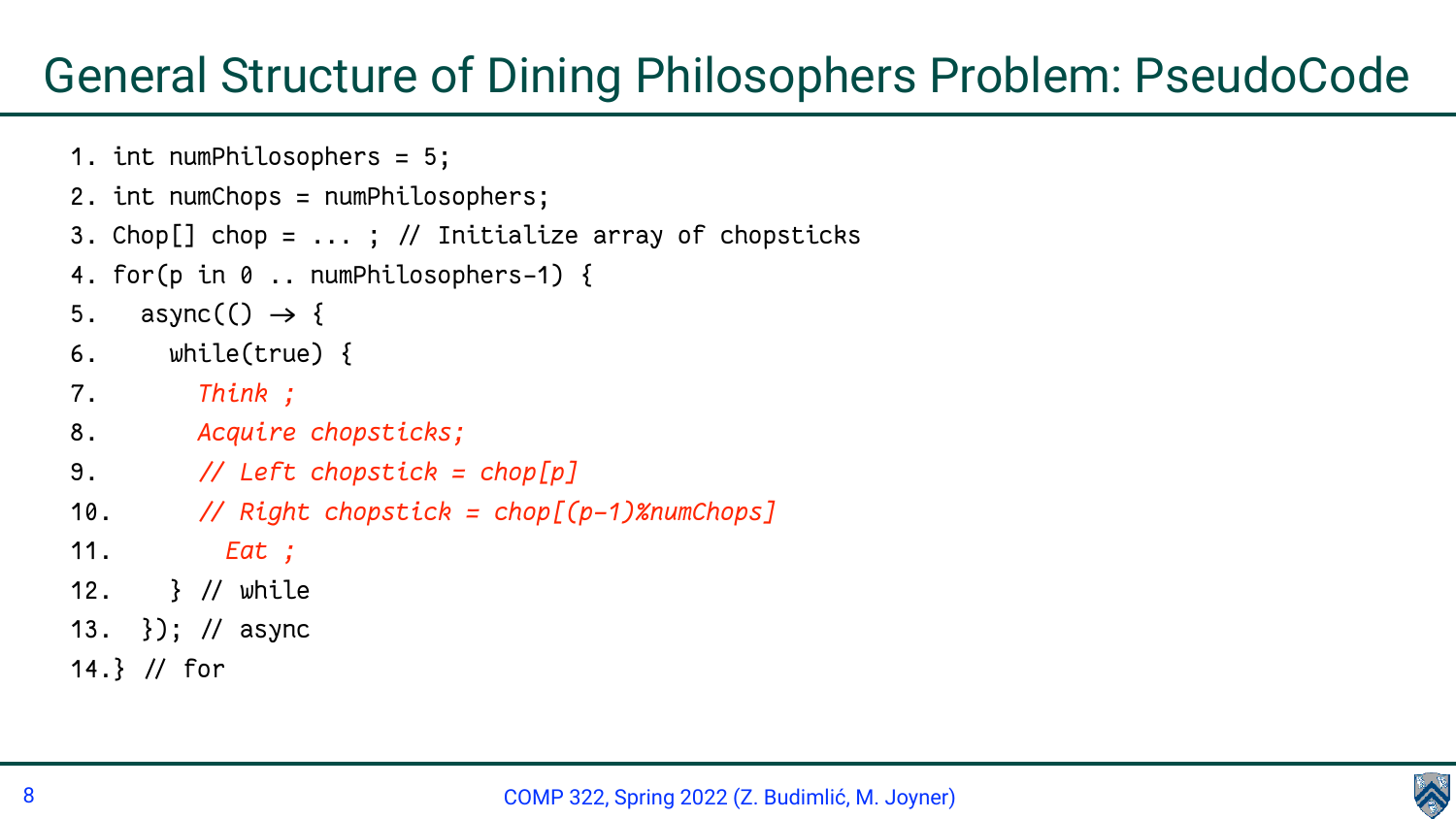

### Solution 1: Using Java's Synchronized Statement

```
1. int numPhilosophers = 5;
2. int numChops = numPhilosophers;
3. Chop[] chop = ... ; / Initialize array of chopsticks
4. for(p in 0 .. numPhilosophers-1) {
5. async(O \rightarrow \{6. while(true) {
7. Think ;
8. synchronized(chop[p]) { / get the left chopstick
9. synchronized(chop[(p-1)%numChops]) { / get the right chopstick
10. Eat ;
11. }
12. }
13. } / while
14. }); / async 
15.} / for
```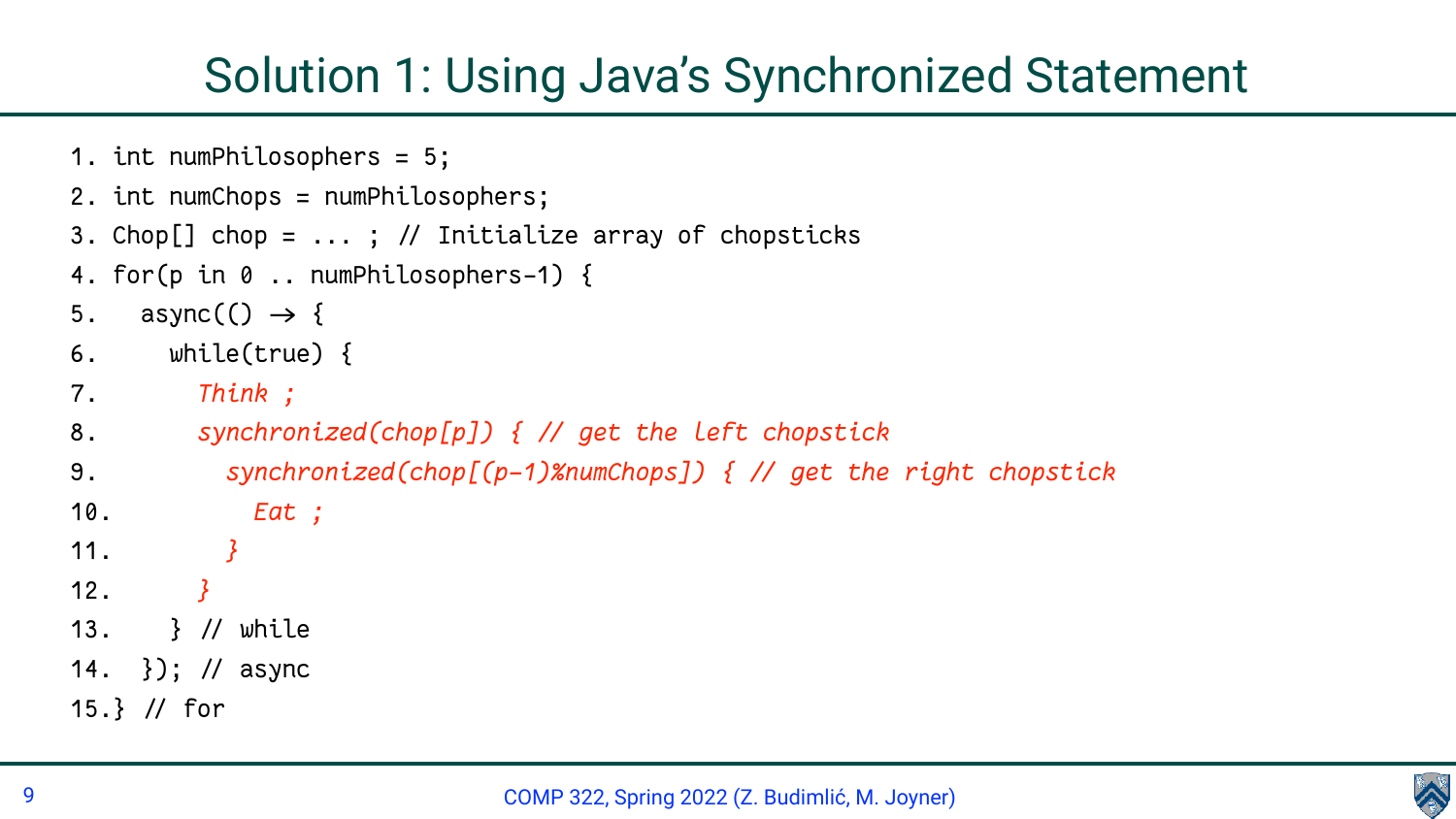



- What if everyone picks up the left chopstick at the same time?
- Deadlock!
- Starvation due to deadlock
- No livelock
- Non-concurrency due to deadlock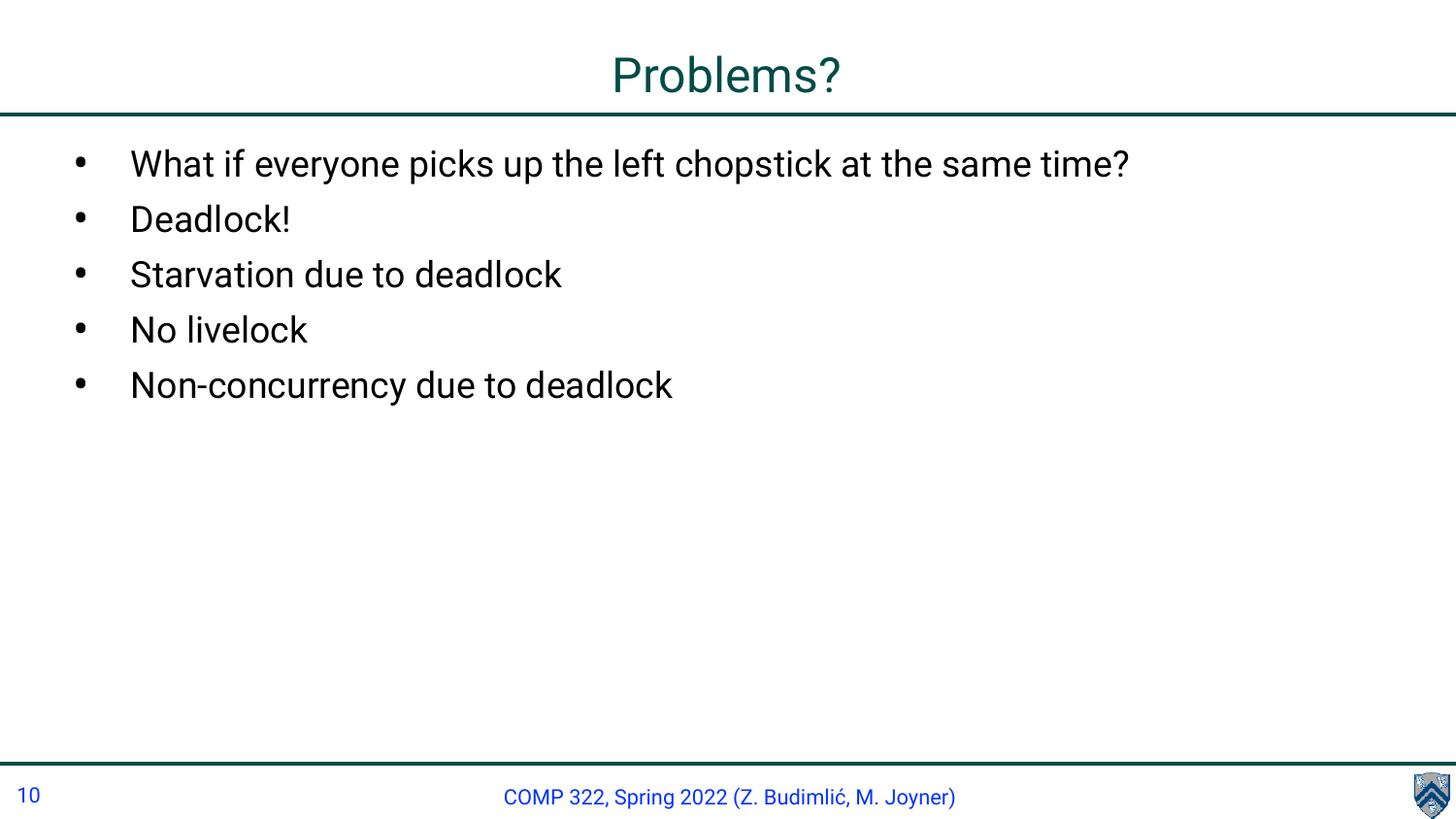

```
1. int numPhilosophers = 5;
2. int numChops = numPhilosophers;
3. Chop[] chop = ... ; / Initialize array of chopsticks
4. for(p in 0 .. numPhilosophers-1) {
5. async(() \rightarrow (6. int first = p; int second = (p - 1) & numChops;
7. while(true) {
8. Think ;
9. if (!chop[first].lock.tryLock()) continue;
10. if (!chop[second].lock.tryLock()) {
11. chop[first].lock.unLock(); continue;
12. }
13. Eat ; 
14. chop[first].lock.unlock();chop[second].lock.unlock();
15. } / while
16. }); / async 
17.} // for
```
### Solution 2: Using Java's tryLock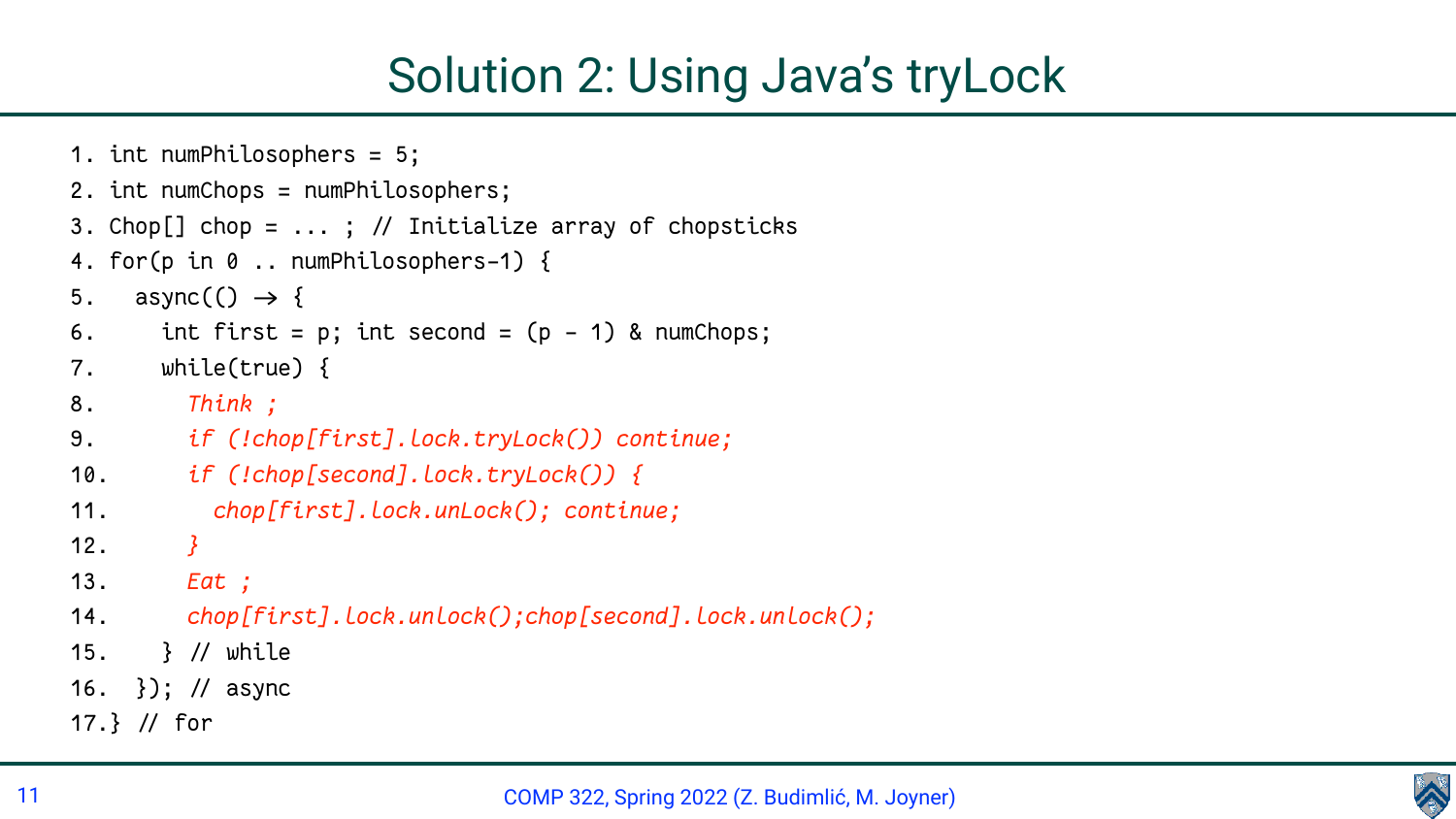#### Problems?

• Everyone picks up the left chopstick at the same time, tries to pick up the right





- one, gives up, puts down the left one, and repeat
- Livelock!
- Starvation due to livelock!
- No deadlock
- Non-concurrency due to livelock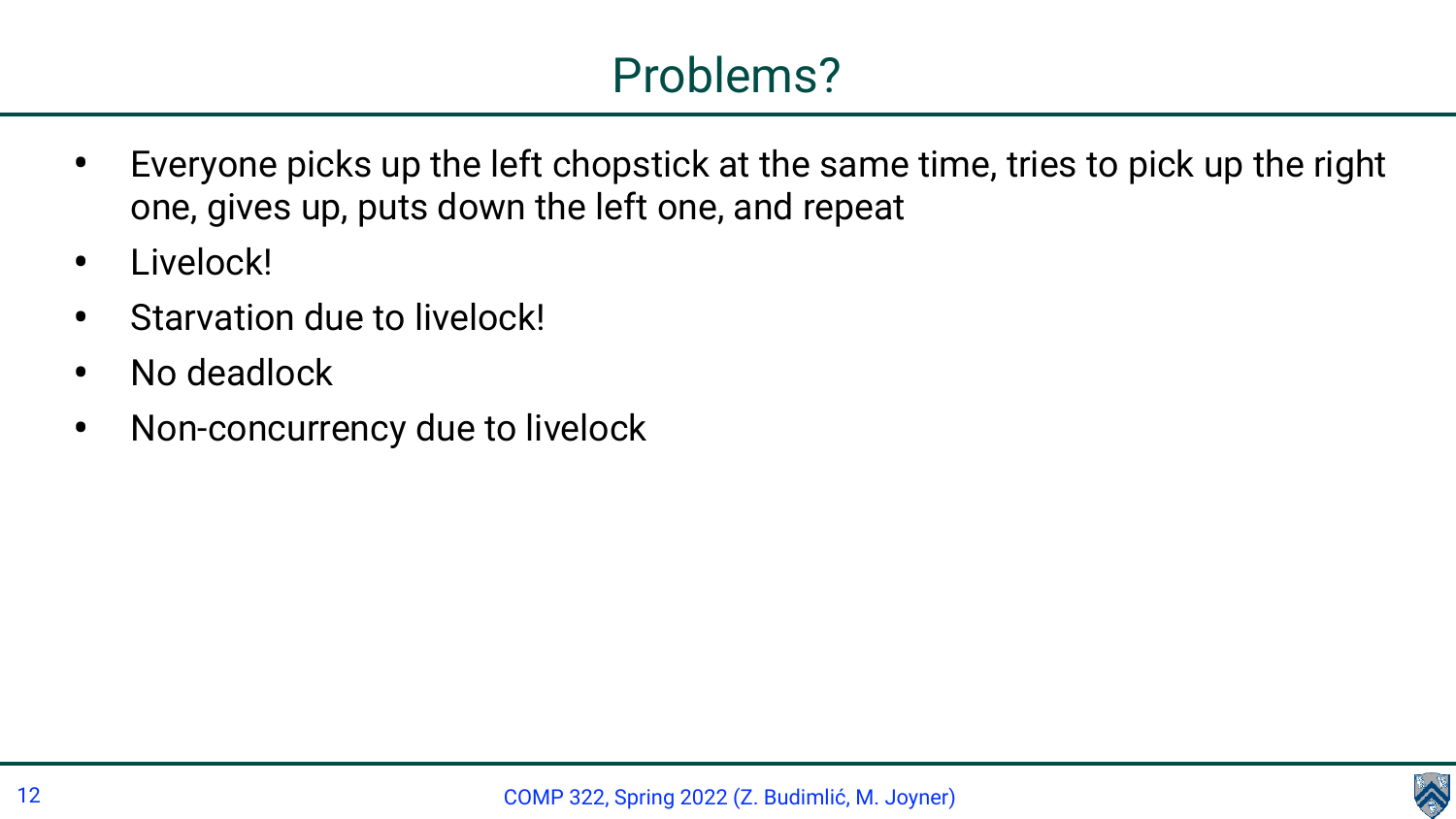

```
1. int numPhilosophers = 5;
2. int numChops = numPhilosophers;
3. Chop[] chop = ... ; / Initialize array of chopsticks
4. for(p in 0 .. numPhilosophers-1) {
5. async(O \rightarrow \{6. while(true) {
7. Think ;
8. isolated {
9. Pick up left and right chopsticks;
10. Eat ;
11. }
12. } / while
13. }); / async 
14.} // for
```
### Solution 3: Using Global Isolated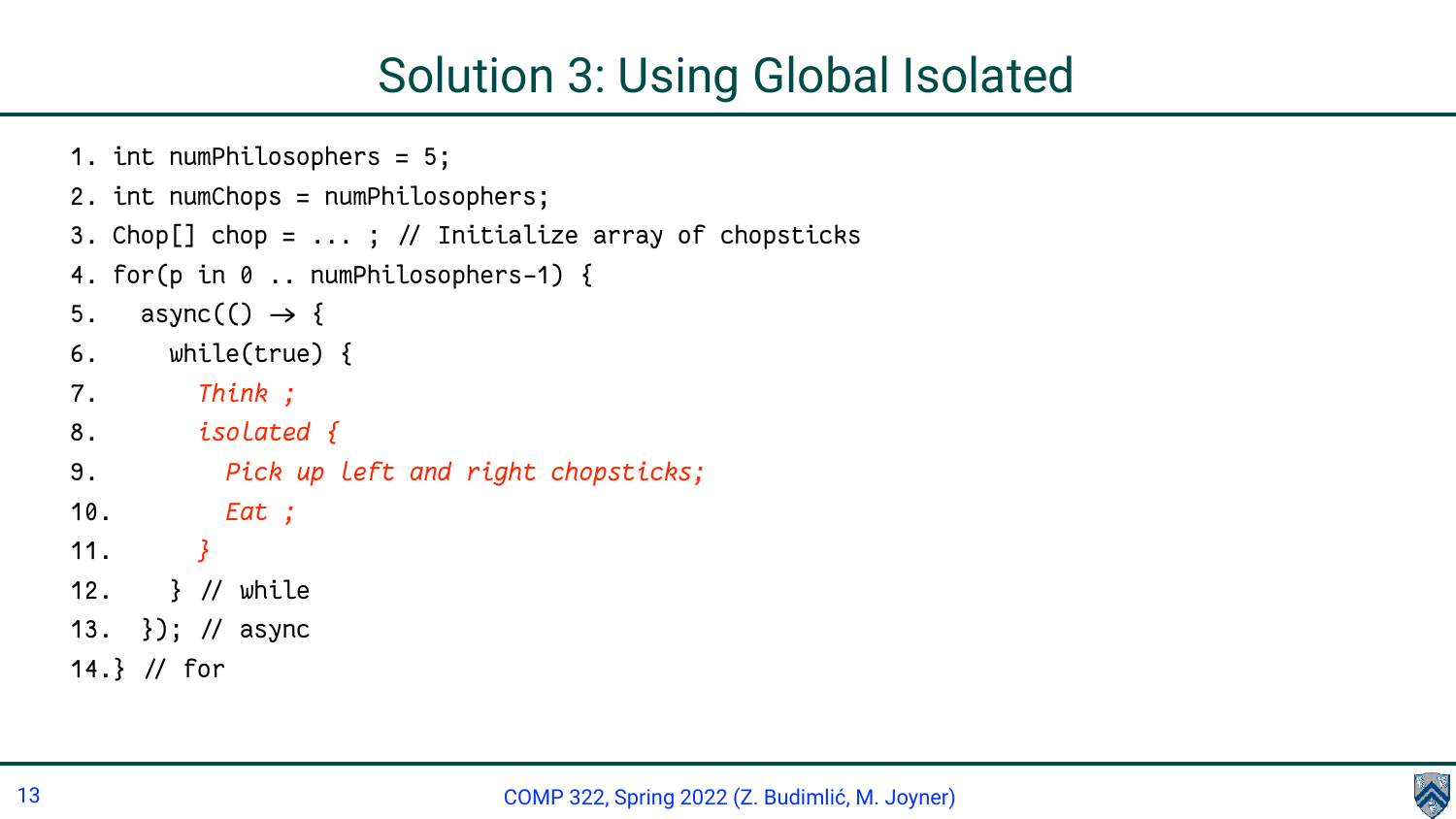



#### • No guarantee that a philosopher will ever get to eat, if others are very hungry

- No deadlock or lovelock possible
- Starvation!
	- and "cut in line" all the time.
- Non-concurrency
	- Only one philosopher can eat at any time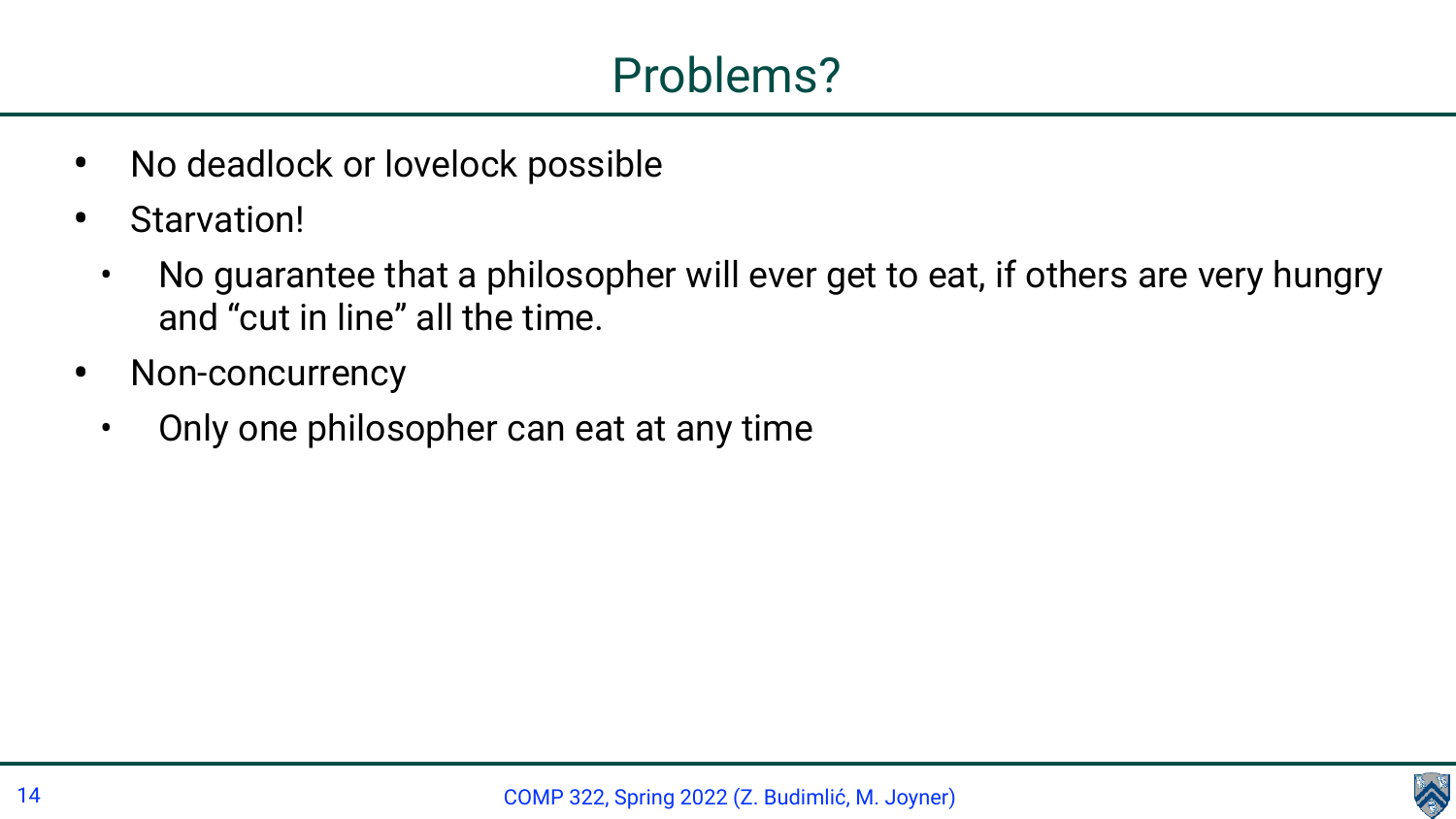

```
1. int numPhilosophers = 5;
2. int numChops = numPhilosophers;
3. Chop[] chop = ... ; / Initialize array of chopsticks
4. for(p in 0 .. numPhilosophers-1) {
5. async(() \rightarrow (6. int first = (p = 0)? (p - 1) % numChops : p
7. int second = (p = 0)? p : (p - 1) % number p = 08. while(true) {
9. Think ;
10. synchronized(first) {
11. synchronized(second) {
12. Eat ;
13. }
14. }
15. } / while
16. }); / async 
17.} // for
```
#### Solution 4a: Impose Order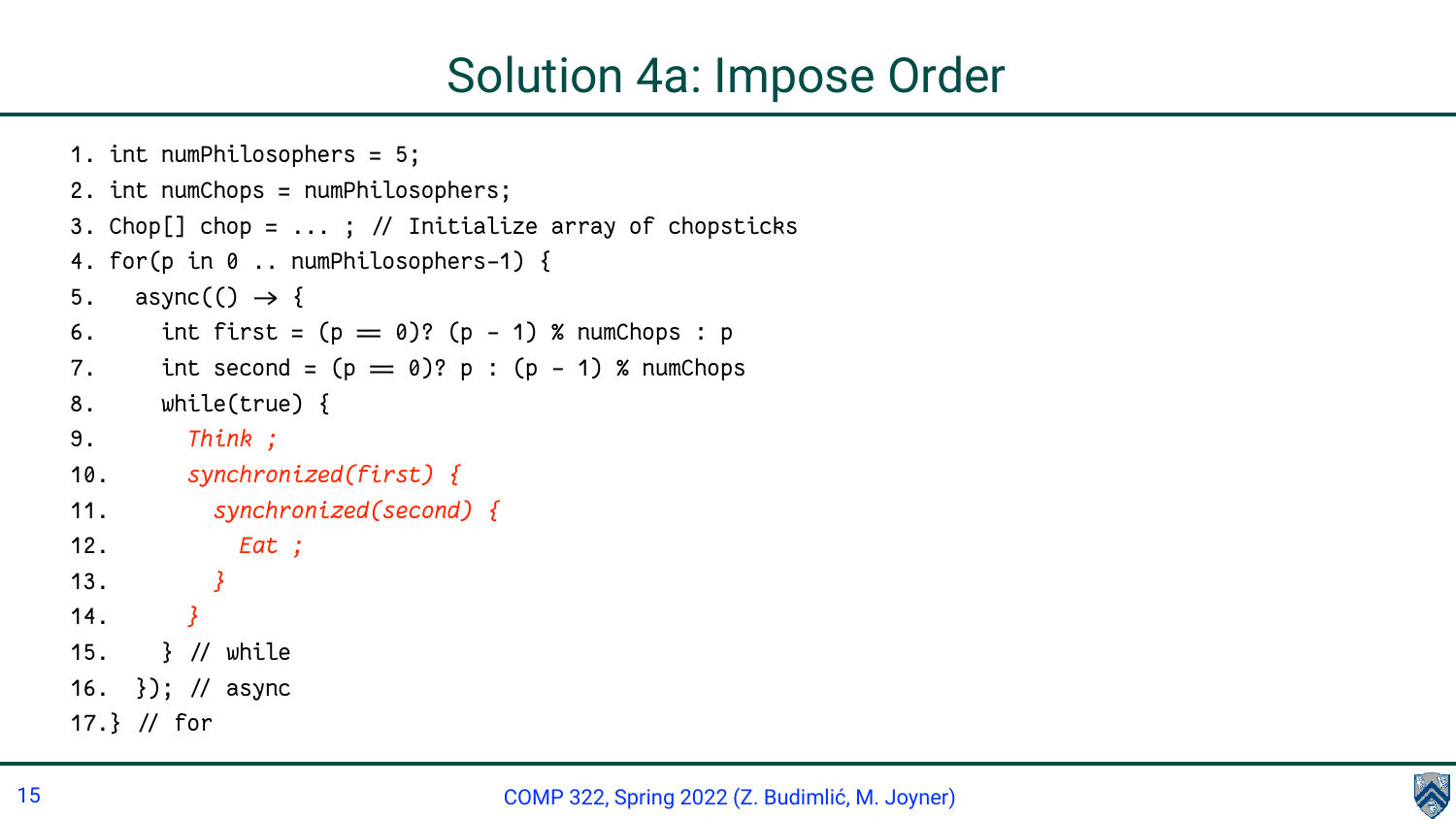It is not possible for all philosophers to have a chopstick

COMP 322, Spring 2022 (Z. Budimlić, M. Joyner)



### Preventing Deadlock by Ordering

1. Two philosophers, A and B, must share a chopstick, X, that is "smaller" than all

- other chopsticks
- 2. One of them, A, has to pick up X first
- 3. B can't pick up X at this point
- 4. B can't pick up the "bigger" chopstick until X is released
- 5. SO, 4 philosophers left, 5 chopsticks total
- 6. One philosopher must be able to have two chopsticks!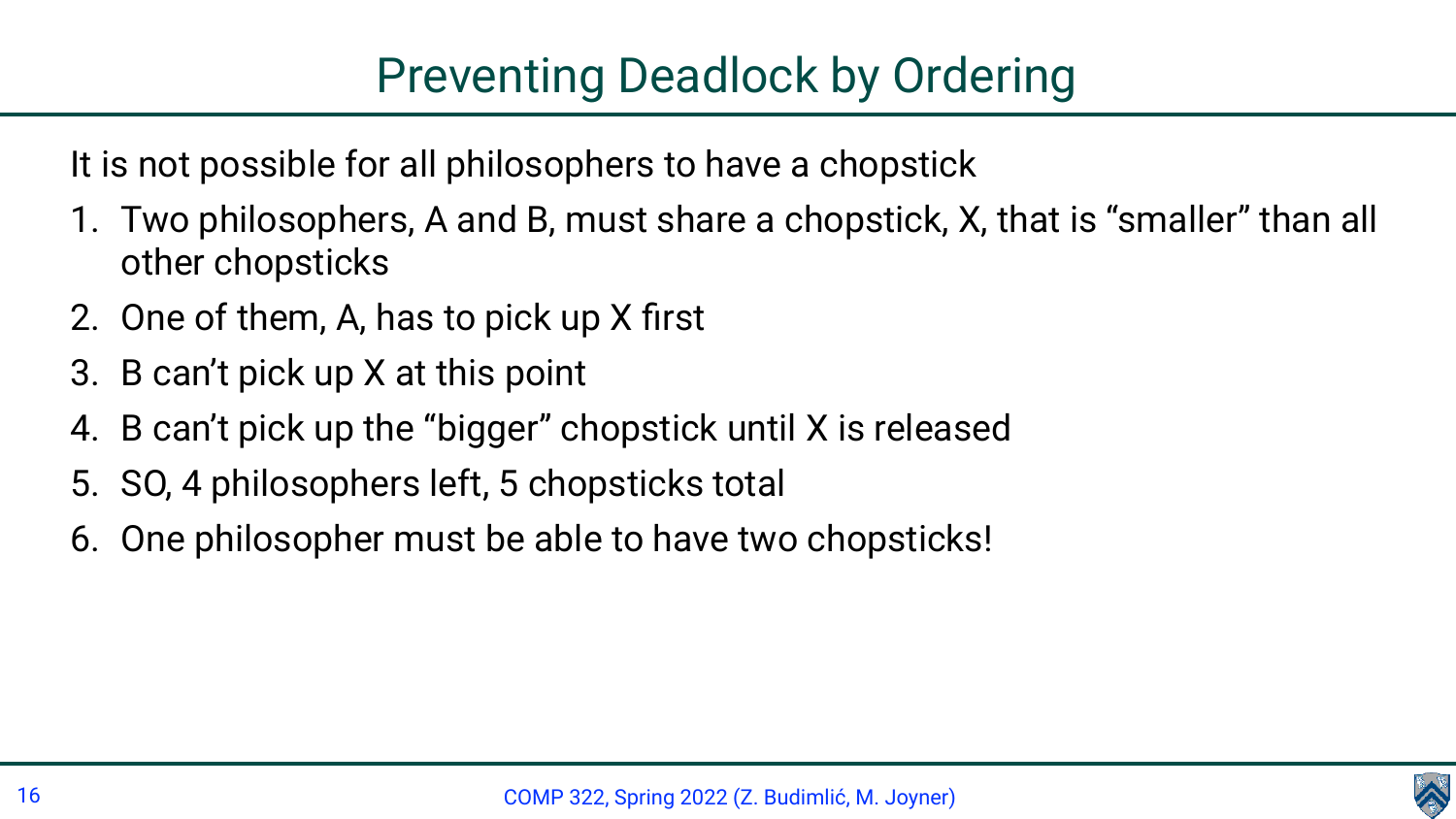

```
1. int numPhilosophers = 5;
2. int numChops = numPhilosophers;
3. Chop[] chop = ... ; / Initialize array of chopsticks
4. for(p in 0 .. numPhilosophers-1) {
5. async(O \rightarrow \{6. int first = (p = 0)? (p - 1) % numChops : p
7. int second = (p = 0)? p : (p - 1) % number p = 08. while(true) {
9. Think ;
10. if (!chop[first].lock.tryLock()) continue;
11. if (!chop[second].lock.tryLock()) {
12. chop[first].lock.unLock(); continue;
13. }
14. Eat ; 
15. chop[first].lock.unlock();chop[second].lock.unlock();
16. } / while
17. }); / async 
18.} // for
```
## Solution 4b: Using tryLock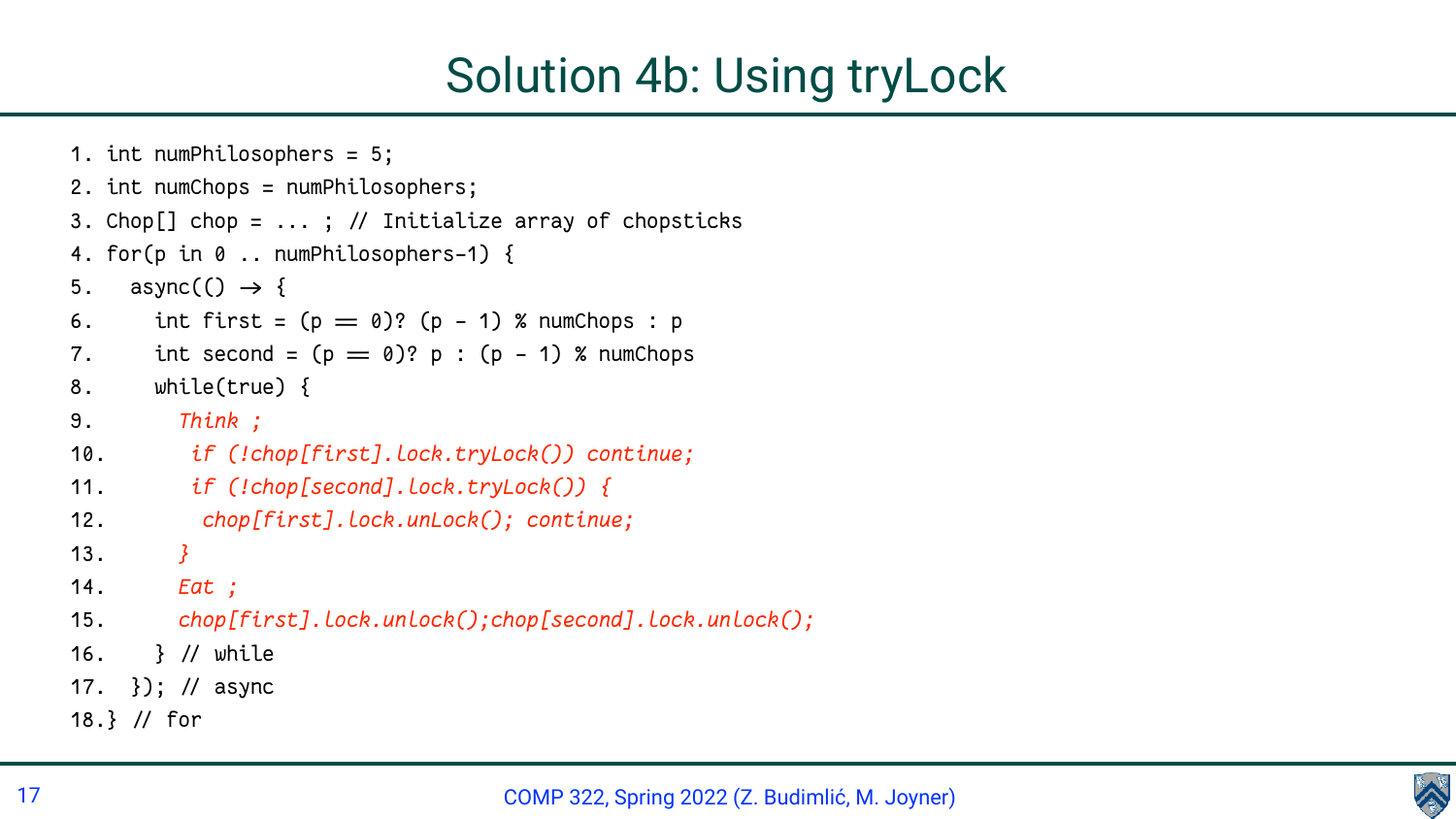

## Solution 4c: Using Object-Based Isolation

```
1. int numPhilosophers = 5;
2. int numChops = numPhilosophers;
3. Chop[] chop = ... ; / Initialize array of chopsticks
4. for(p in 0 .. numPhilosophers-1) {
5. async(O \rightarrow \{6. while(true) {
7. Think ;
8. isolated (chop[p], chop[(p-1)%numChops){
9. Eat ;
10. }
11. } / while
12. }); / async 
13.} / for
```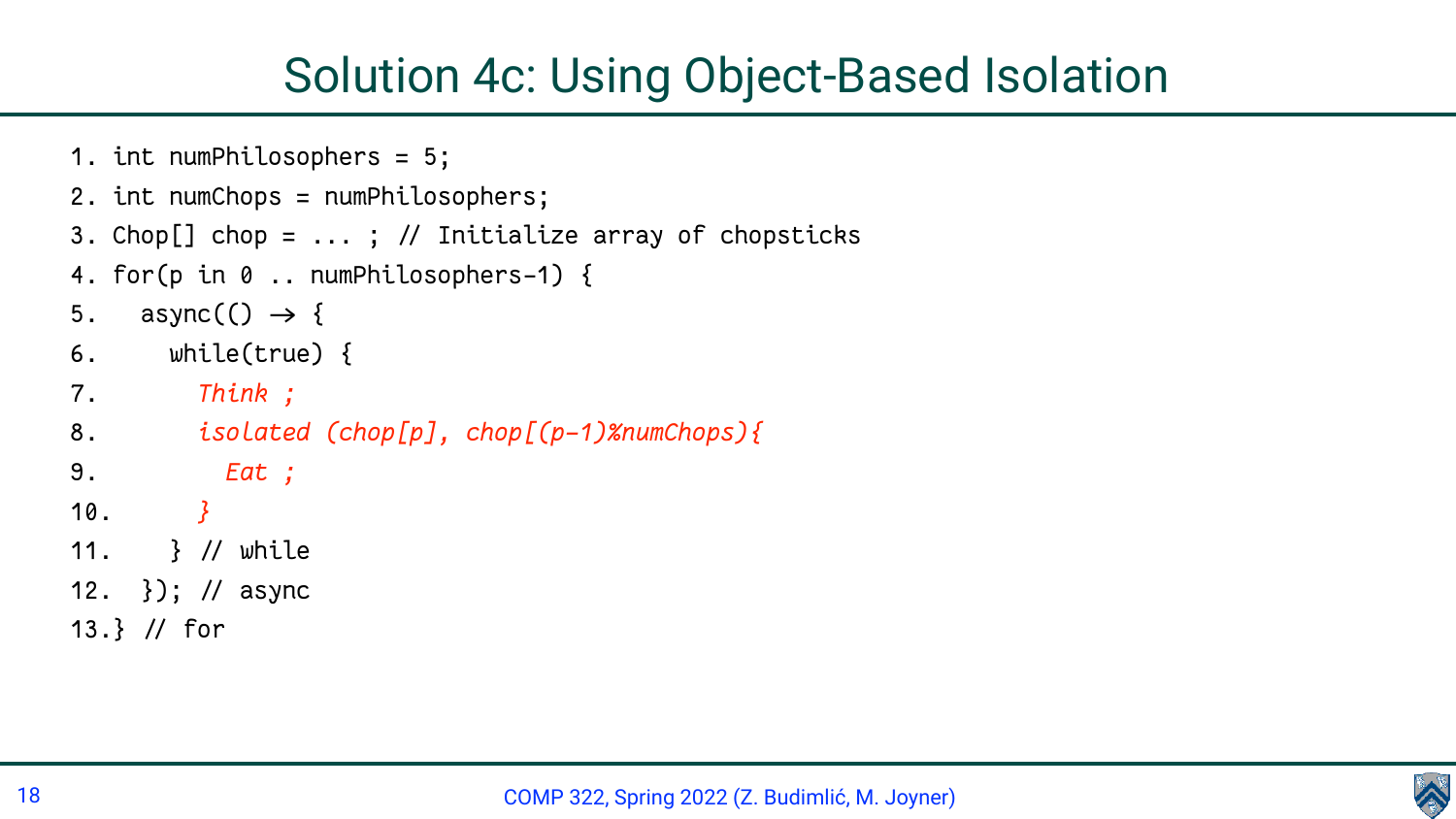



- No deadlock or lovelock possible
- Starvation!
	- No guarantee that a philosopher will ever get to eat, if others are very hungry and "cut in line" all the time.
- **Concurrency** 
	- 4a: still have a non-concurrency problem. If philosopher 0 is eating, philosophers 1-4 could all be holding their left chopstick waiting • 4b and 4c: If a philosopher is hungry, and his chopsticks are not used for
	- eating, he'll get to eat